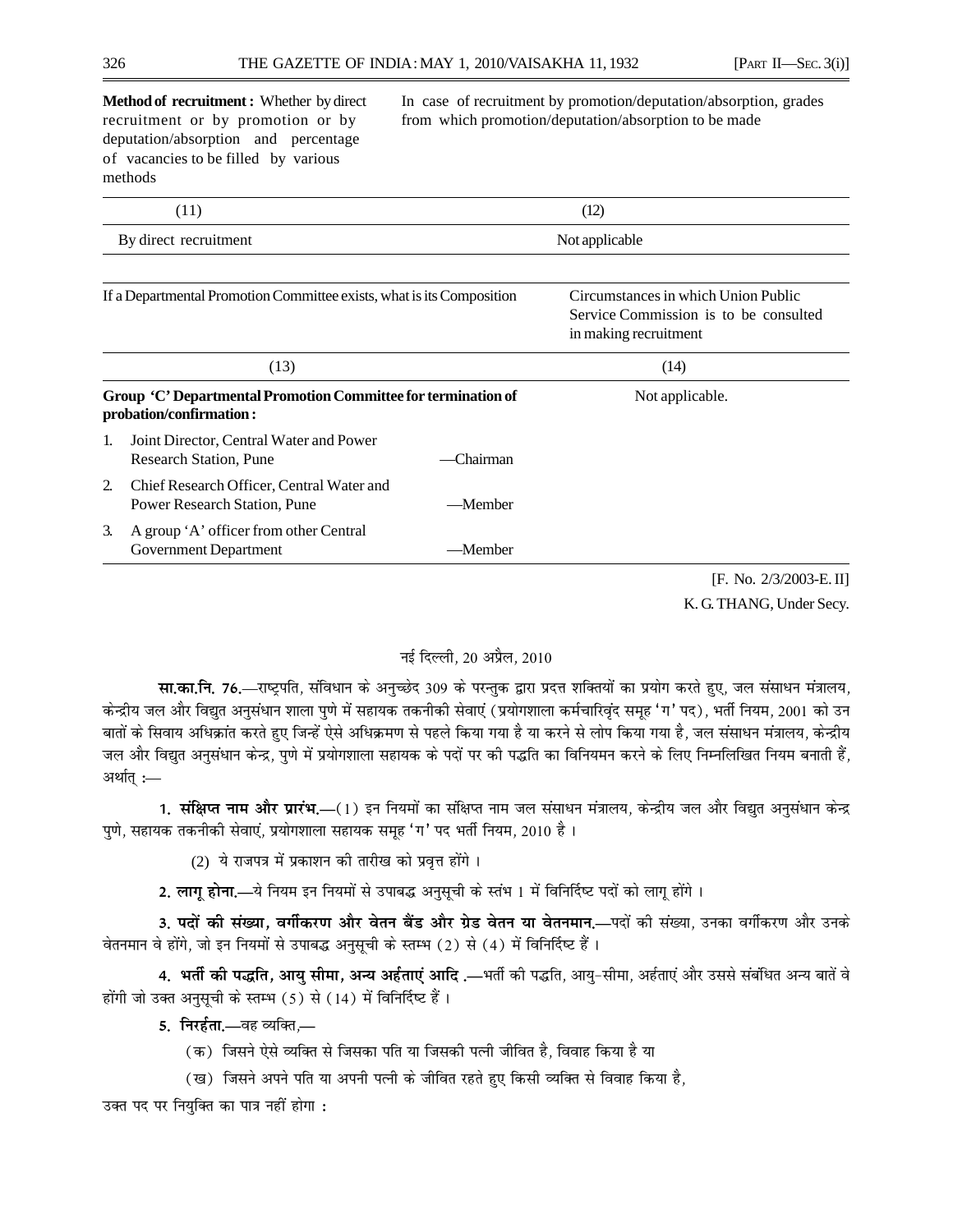परन्तु यदि केन्द्रीय सरकार का यह समाधान हो जाता है कि ऐसा विवाह ऐसे व्यक्ति और विवाह के अन्य पक्षकार को लागू स्वीय विधि के अधीन अनुज्ञेय है और ऐसा करने के लिए अन्य आधार हैं तो वह किसी व्यक्ति को इस नियम के प्रवर्तन से छूट दे सकेगी ।

6. **शिथिल करने की शक्ति.**—जहां केन्द्रीय सरकार की यह राय है कि ऐसा करना आवश्यक या समीचीन है, वहां वह उसके लिए जो कारण हैं, उन्हें लेखबद्ध करके इन नियमों के किसी उपबंध को किसी वर्ग या प्रवर्ग के व्यक्तियों की बाबत, आदेश द्वारा शिथिल कर सकेगी।

7. व्यावृत्ति.—इन नियमों की कोई बात, ऐसे आरक्षण, आयु-सीमा में छूट और अन्य रियायतों पर प्रभाव नहीं डालेगी, जिनका केन्द्रीय सरकार द्वारा इस संबंध में समय-समय पर निकाले गए आदेशों के अनुसार अनुसूचित जातियों, अनुसूचित जनजातियों, भूतपूर्व सैनिकों और अन्य विशेष प्रवर्ग के व्यक्तियों के लिए उपबंध करना अपेक्षित है।

|                                 |                                            |                                                                                                                        |                                                                    | अनुसूची                                                                                                                                                                                                                                                                                                                                                                                                                                                                                                                                                                                                                                         |                                                                                                                                    |                                                                                |  |
|---------------------------------|--------------------------------------------|------------------------------------------------------------------------------------------------------------------------|--------------------------------------------------------------------|-------------------------------------------------------------------------------------------------------------------------------------------------------------------------------------------------------------------------------------------------------------------------------------------------------------------------------------------------------------------------------------------------------------------------------------------------------------------------------------------------------------------------------------------------------------------------------------------------------------------------------------------------|------------------------------------------------------------------------------------------------------------------------------------|--------------------------------------------------------------------------------|--|
| पद का नाम                       | पदों की<br>संख्या                          | वर्गीकरण                                                                                                               | वेतन बैंड<br>और ग्रेड<br>वेतन/<br>वेतनमान                          | चयन<br>अथवा<br>अचयन<br>पद                                                                                                                                                                                                                                                                                                                                                                                                                                                                                                                                                                                                                       | सेवा में जोड़े गए<br>वर्षों का फायदा<br>केन्द्रीय सिविल सेवा<br>(पेंशन) नियम,<br>1972 के नियम 30<br>के अधीन अनुज्ञेय<br>है या नहीं | सीधे भर्ती किए जाने वाले व्यक्तियों<br>के लिए आयु-सीमा                         |  |
| (1)                             | (2)                                        | (3)                                                                                                                    | (4)                                                                | (5)                                                                                                                                                                                                                                                                                                                                                                                                                                                                                                                                                                                                                                             | (6)                                                                                                                                | (7)                                                                            |  |
| प्रयोगशाला<br>सहायक<br>श्रेणी−I | आधार पर<br>जा सकता है।                     | 30* (2010) साधारण केन्द्रीय<br>*कार्यभार के सेवा समूह 'ग'<br>अराजपत्रित,<br>परिवर्तन किया अननुसचिवीय                   | वेतन बैंड-1<br>$5200 - 20200$ रु.<br>$+$ ग्रेड वेतन–<br>$2800$ रु. | चयन                                                                                                                                                                                                                                                                                                                                                                                                                                                                                                                                                                                                                                             | नहीं                                                                                                                               | लागू नहीं होता                                                                 |  |
|                                 | सीधे भर्ती किए जाने वाले व्यक्तियों के लिए |                                                                                                                        |                                                                    |                                                                                                                                                                                                                                                                                                                                                                                                                                                                                                                                                                                                                                                 | सीधे भर्ती किए जाने वाले व्यक्तियों के लिए                                                                                         | परिवीक्षा की अवधि,                                                             |  |
|                                 | अपेक्षित शैक्षिक और अन्य अर्हताएं          |                                                                                                                        |                                                                    |                                                                                                                                                                                                                                                                                                                                                                                                                                                                                                                                                                                                                                                 | विहित आयु और शैक्षिक अर्हताएं प्रोन्नत<br>व्यक्तियों की दशा में लागू होंगी या नहीं                                                 | यदि कोई हो                                                                     |  |
|                                 | (8)                                        |                                                                                                                        |                                                                    | (9)                                                                                                                                                                                                                                                                                                                                                                                                                                                                                                                                                                                                                                             |                                                                                                                                    | (10)                                                                           |  |
| लागू नहीं होता                  |                                            |                                                                                                                        |                                                                    | लागू नहीं होता                                                                                                                                                                                                                                                                                                                                                                                                                                                                                                                                                                                                                                  |                                                                                                                                    | लागू नहीं होता                                                                 |  |
|                                 | जाने वाली रिक्तियों की प्रतिशतता           | भर्ती की पद्धति: भर्ती सीधे होगी या प्रोन्नति द्वारा या<br>प्रतिनियुक्ति/आमेलन द्वारा तथा विभिन्न पद्धतियों द्वारा भरी |                                                                    |                                                                                                                                                                                                                                                                                                                                                                                                                                                                                                                                                                                                                                                 | प्रोन्नति या प्रतिनियुक्ति या आमेलन किया जाएगा                                                                                     | प्रोन्नति या प्रतिनियुक्ति या आमेलन द्वारा भर्ती की दशा में वे श्रेणियां जिनसे |  |
|                                 | (11)                                       |                                                                                                                        |                                                                    |                                                                                                                                                                                                                                                                                                                                                                                                                                                                                                                                                                                                                                                 | (12)                                                                                                                               |                                                                                |  |
| प्रोन्नति द्वारा                |                                            |                                                                                                                        |                                                                    | प्रोन्नति : ऐसा प्रयोगशाला सहायक श्रेणी-II जिसने उस श्रेणी में पांच वर्ष<br>नियमित सेवा की हो।<br><b>टिप्पण :</b> जहां ऐसे कनिष्ठ व्यक्तियों के संबंध में, जिन्होंने अपनी अर्हक/पात्रता<br>सेवा पूरी कर ली है, प्रोन्नति के लिए विचार किया जा रहा हो वहां उनसे ज्येष्ठ<br>व्यक्तियों के संबंध में भी विचार किया जाएगा परन्तु यह तब जबकि उनके द्वारा<br>की गई ऐसी अर्हक/पात्रता सेवा, अपेक्षित अर्हक/पात्रता सेवा के आधे से अधिक से<br>या दो वर्ष से, इनमें से जो भी कम हो, कम न हो और उन्होंने अपने ऐसे कनिष्ठ<br>व्यक्तियों सहित, जिन्होंने ऐसी अर्हक/पात्रता सेवा पहले ही पूरी कर ली है,<br>अपनी परिवीक्षा की अवधि सफलतापूर्वक पूरी कर ली हो। |                                                                                                                                    |                                                                                |  |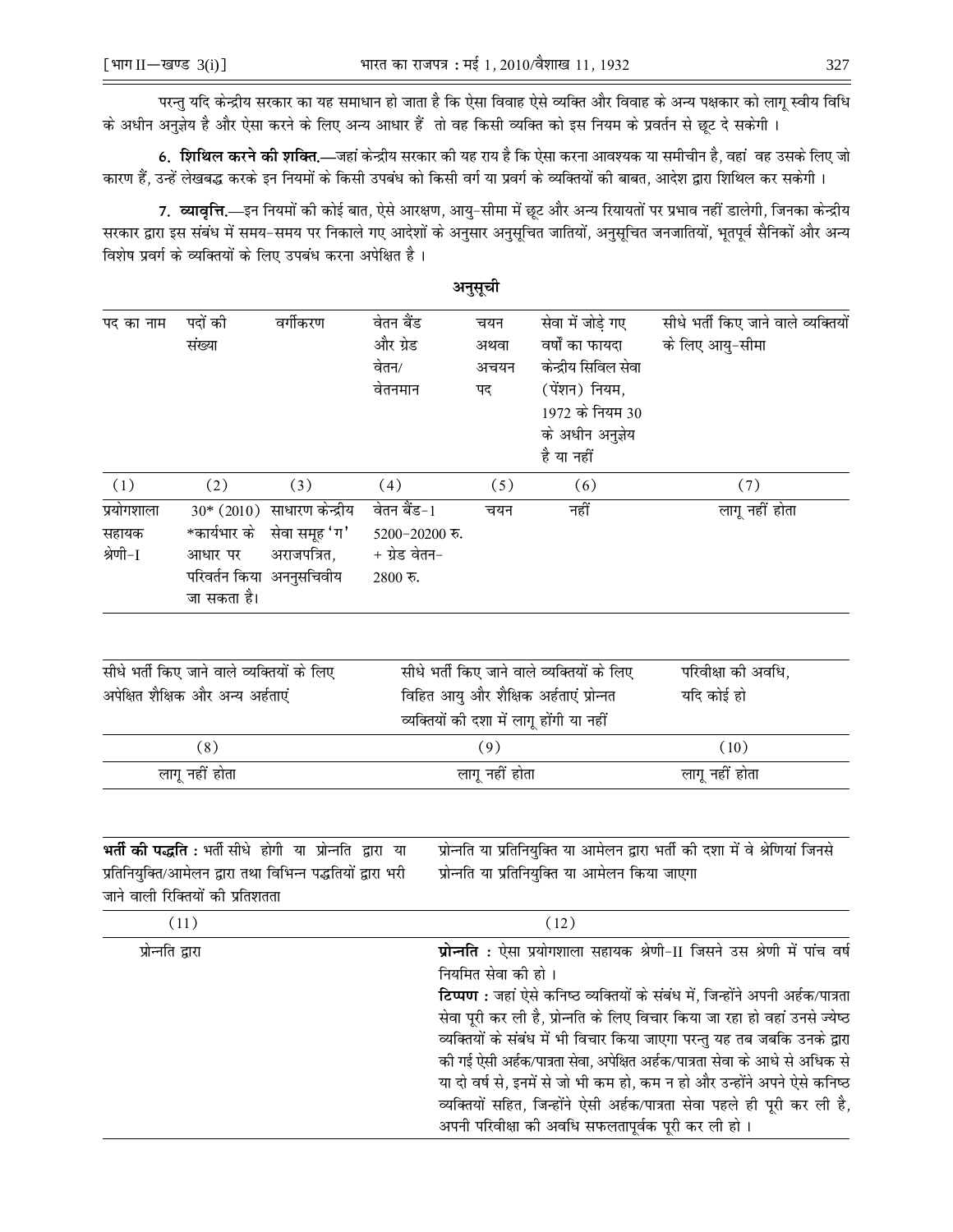| (13)<br>(14)<br>विभागीय प्रोन्नति समिति (प्रोन्नति के लिए) निम्नलिखित से मिलकर<br>लागू नहीं होता ।<br>बनेगी :<br>1. संयुक्त निदेशक, केंद्रीय जल और विद्युत अनुसंधान केन्द्र, पुणे<br>—अध्यक्ष<br>2. ज्येष्ठ अनुसंधान अधिकारी, केंद्रीय जल और विद्युत अनुसंधान केन्द्र  —सदस्य<br>3. केन्द्रीय सरकार से भिन्न किसी अन्य विभाग का कोई समूह 'क' अधिकारी —सदस्य<br>(1)<br>(2)<br>(3)<br>(4)<br>(7)<br>(5)<br>(6)<br>प्रश्रोगशाला<br>वेतन बैंड-1<br>साधारण केन्द्रीय<br>लागू नहीं होता<br>नहीं<br>$8^*$ (2010)<br>चयन<br><mark>'</mark> कार्यभार के<br>सेवा समूह 'ग'<br>सहायक |                                                                                              |  |  |  |  |  |
|--------------------------------------------------------------------------------------------------------------------------------------------------------------------------------------------------------------------------------------------------------------------------------------------------------------------------------------------------------------------------------------------------------------------------------------------------------------------------------------------------------------------------------------------------------------------------|----------------------------------------------------------------------------------------------|--|--|--|--|--|
|                                                                                                                                                                                                                                                                                                                                                                                                                                                                                                                                                                          |                                                                                              |  |  |  |  |  |
|                                                                                                                                                                                                                                                                                                                                                                                                                                                                                                                                                                          |                                                                                              |  |  |  |  |  |
|                                                                                                                                                                                                                                                                                                                                                                                                                                                                                                                                                                          |                                                                                              |  |  |  |  |  |
|                                                                                                                                                                                                                                                                                                                                                                                                                                                                                                                                                                          |                                                                                              |  |  |  |  |  |
|                                                                                                                                                                                                                                                                                                                                                                                                                                                                                                                                                                          |                                                                                              |  |  |  |  |  |
|                                                                                                                                                                                                                                                                                                                                                                                                                                                                                                                                                                          |                                                                                              |  |  |  |  |  |
|                                                                                                                                                                                                                                                                                                                                                                                                                                                                                                                                                                          |                                                                                              |  |  |  |  |  |
| $5200 - 20200$ रु.                                                                                                                                                                                                                                                                                                                                                                                                                                                                                                                                                       |                                                                                              |  |  |  |  |  |
| श्रेणी−∏<br>अराजपत्रित,<br>+ ग्रेड वेतन−<br>आधार पर                                                                                                                                                                                                                                                                                                                                                                                                                                                                                                                      |                                                                                              |  |  |  |  |  |
| <mark>्</mark> परिवर्तन किया  अननुसचिवीय<br>$2400$ रु.                                                                                                                                                                                                                                                                                                                                                                                                                                                                                                                   |                                                                                              |  |  |  |  |  |
| जोसकता है।                                                                                                                                                                                                                                                                                                                                                                                                                                                                                                                                                               |                                                                                              |  |  |  |  |  |
|                                                                                                                                                                                                                                                                                                                                                                                                                                                                                                                                                                          |                                                                                              |  |  |  |  |  |
| (9)<br>(8)<br>(10)                                                                                                                                                                                                                                                                                                                                                                                                                                                                                                                                                       |                                                                                              |  |  |  |  |  |
| लागू नहीं होता<br>लागू नहीं होता<br>लागू नहीं होता                                                                                                                                                                                                                                                                                                                                                                                                                                                                                                                       |                                                                                              |  |  |  |  |  |
|                                                                                                                                                                                                                                                                                                                                                                                                                                                                                                                                                                          |                                                                                              |  |  |  |  |  |
| (11)<br>(12)                                                                                                                                                                                                                                                                                                                                                                                                                                                                                                                                                             |                                                                                              |  |  |  |  |  |
| प्रोन्नति द्वारा<br>नियमित सेवा की हो।                                                                                                                                                                                                                                                                                                                                                                                                                                                                                                                                   | प्रोन्नति : श्रेणी-III में, ऐसा प्रयोगशाला सहायक जिसने उस श्रेणी में पांच वर्ष               |  |  |  |  |  |
| <b>टिप्पण :</b> जहां ऐसे कनिष्ठ व्यक्तियों के संबंध में, जिन्होंने अपनी अर्हक/पात्रता<br>सेवा <mark>ऐूरी</mark> कर ली है, प्रोन्नति के लिए विचार किया जा रहा हो वहां उनसे ज्येष्ठ<br>व्यक्तियों के संबंध में भी विचार किया जाएगा परन्तु यह तब जबकि उनके द्वारा                                                                                                                                                                                                                                                                                                           |                                                                                              |  |  |  |  |  |
| की गई ऐसी अर्हेक्/पात्रता सेवा, अपेक्षित अर्हक/पात्रता सेवा के आधे से अधिक से<br>या दो वर्ष से, इनमे <b>ँसे</b> जो भी कम हो, कम न हो और उन्होंने अपने ऐसे कनिष्ठ                                                                                                                                                                                                                                                                                                                                                                                                         |                                                                                              |  |  |  |  |  |
|                                                                                                                                                                                                                                                                                                                                                                                                                                                                                                                                                                          | व्यक्तियों सहित, जिन्हों <mark>ने</mark> ् ऐसी अर्हक/पात्रता सेवा पहले ही पूरी कर ली है,     |  |  |  |  |  |
|                                                                                                                                                                                                                                                                                                                                                                                                                                                                                                                                                                          | अगली उच्चतर श्रेणी में प्रोन्ने <mark>र</mark> ्ति के लिए अपनी परिवीक्षा की अवधि सफलतापूर्वक |  |  |  |  |  |
| पूरी कर ली हो ।                                                                                                                                                                                                                                                                                                                                                                                                                                                                                                                                                          |                                                                                              |  |  |  |  |  |
|                                                                                                                                                                                                                                                                                                                                                                                                                                                                                                                                                                          |                                                                                              |  |  |  |  |  |
| (13)<br>(14)                                                                                                                                                                                                                                                                                                                                                                                                                                                                                                                                                             |                                                                                              |  |  |  |  |  |
| विभागीय प्रोन्नति समिति (प्रोन्नति के लिए) निम्नलिखित से मिल कर<br>लागू नहीं होता                                                                                                                                                                                                                                                                                                                                                                                                                                                                                        |                                                                                              |  |  |  |  |  |
| बनेगी :                                                                                                                                                                                                                                                                                                                                                                                                                                                                                                                                                                  |                                                                                              |  |  |  |  |  |
| 1. संयुक्त निदेशक, केंद्रीय जल और विद्युत अनुसंधान केन्द्र, पुणे<br>-अध्यक्ष                                                                                                                                                                                                                                                                                                                                                                                                                                                                                             |                                                                                              |  |  |  |  |  |
| 2. ज्येष्ठ अनुसंधान अधिकारी, केंद्रीय जल और विद्युत अनुसंधान केन्द्र  —सदस्य                                                                                                                                                                                                                                                                                                                                                                                                                                                                                             |                                                                                              |  |  |  |  |  |
| 3.  केन्द्रीय सरकार से भिन्न किसी अन्य विभाग का कोई समूह 'क'<br>अधिकारी<br>—सदस्य                                                                                                                                                                                                                                                                                                                                                                                                                                                                                        |                                                                                              |  |  |  |  |  |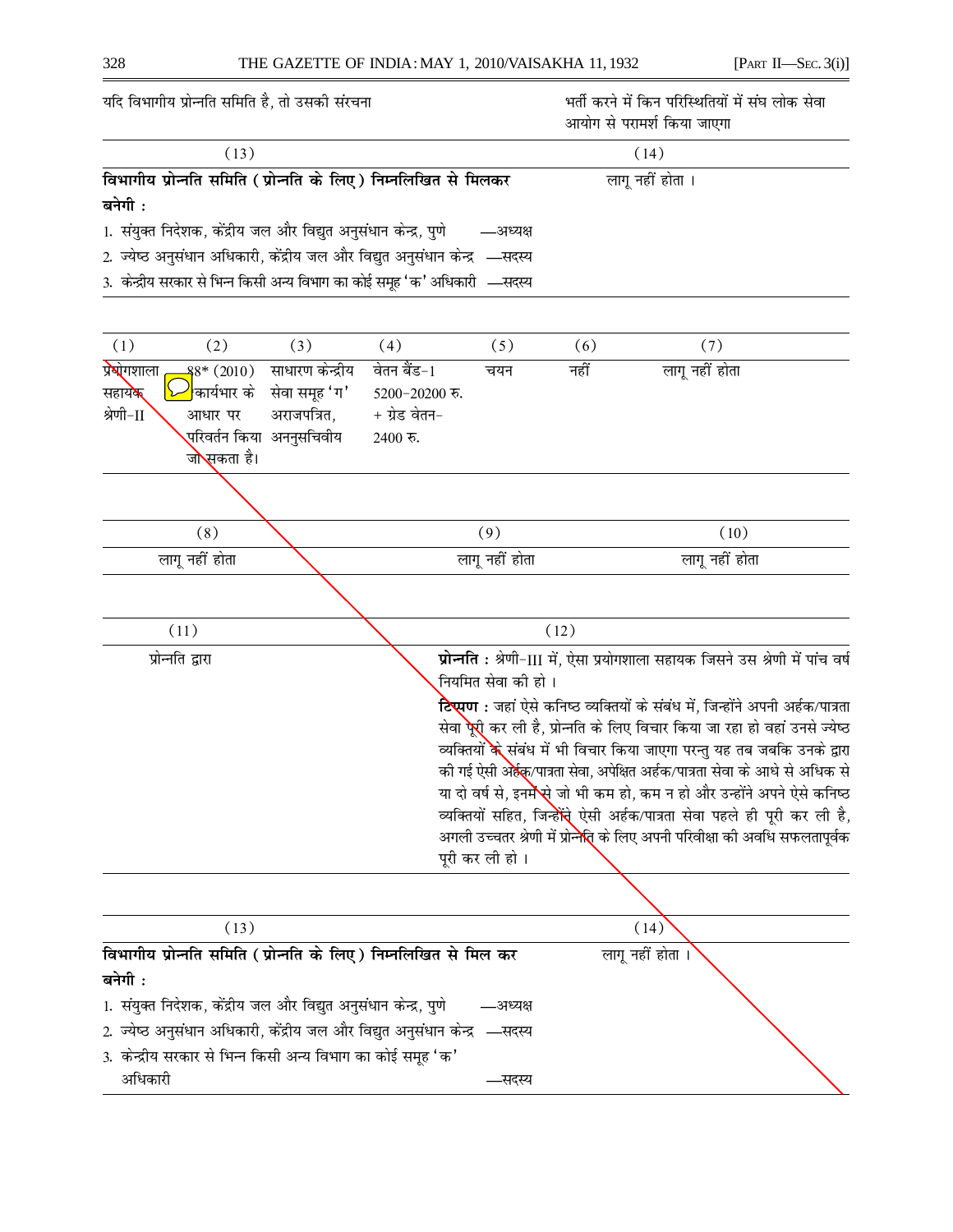[भाग  $II$ —खण्ड 3(i)]

के साथ 10+2 अथवा इसके समतुल्य

 $\equiv$  $(1)$ 

| (1)                 | (2)          | (3)                                                | (4)                | (5)            | (6)  | (7)                                                              |
|---------------------|--------------|----------------------------------------------------|--------------------|----------------|------|------------------------------------------------------------------|
| <b>3 प्रयोगशाला</b> |              | $20*$ (2010) साधारण केन्द्रीय                      | वेतन बैंड-1        | लागू नहीं      | नहीं | 21 से 27 वर्ष के बीच।                                            |
| सह <b>ो्</b> क      | *कार्यभार के | सेवा समूह 'ग'                                      | $5200 - 20200$ रु. | होता           |      | (केन्द्रीय सरकार द्वारा समय-समय                                  |
| श्रेणी-IN           | आधार पर      | अराजपत्रित,                                        | $+$ ग्रेड वेतन–    |                |      | पर जारी किए गए अनुदेशों या                                       |
|                     |              | परिवर्तन किया अननुसचिवीय                           | $2000$ रु.         |                |      | आदेशों के अनुसार सरकारी सेवकों                                   |
|                     | जा सकता है।  |                                                    |                    |                |      | के लिए शिथिल करके साधारण                                         |
|                     |              |                                                    |                    |                |      | अभ्यर्थियों की दशा में 40 वर्ष तक                                |
|                     |              |                                                    |                    |                |      | और अनुसूचित जाति/अनुसूचित                                        |
|                     |              |                                                    |                    |                |      | जनजाति के अभ्यर्थियों की दशा में                                 |
|                     |              |                                                    |                    |                |      | 45 वर्ष तक की जा सकती है।)                                       |
|                     |              |                                                    |                    |                |      | टिप्पण 1 : आयु-सीमा अवधारित                                      |
|                     |              |                                                    |                    |                |      | करने के लिए निर्णायक तारीख भारत                                  |
|                     |              |                                                    |                    |                |      | में अभ्यर्थियों से आवेदन प्राप्त करने                            |
|                     |              |                                                    |                    |                |      | के लिए नियत की गई अंतिम तारीख<br>होगी (न कि वह अंतिम तारीख जो    |
|                     |              |                                                    |                    |                |      | असम, मेघालय, अरुणाचल प्रदेश,                                     |
|                     |              |                                                    |                    |                |      | मिजोरम, मणिपुर, नागालैंड, त्रिपुरा,                              |
|                     |              |                                                    |                    |                |      | सिक्किम, जम्मू-कश्मीर राज्य के                                   |
|                     |              |                                                    |                    |                |      | लद्दाख खंड, हिमाचल प्रदेश के                                     |
|                     |              |                                                    |                    |                |      | लाहौल और स्पीति जिले तथा चम्बा                                   |
|                     |              |                                                    |                    |                |      | जिले के पांगी उपखंड, अंदमान और                                   |
|                     |              |                                                    |                    |                |      | निकोबार द्वीप या लक्षद्वीप के                                    |
|                     |              |                                                    |                    |                |      | अभ्यर्थियों के लिए विहित की गई                                   |
|                     |              |                                                    |                    |                |      | है ।)                                                            |
|                     |              |                                                    |                    |                |      | टिप्पण 2 : रोजगार कार्यालयों से                                  |
|                     |              |                                                    |                    |                |      | अभ्यर्थियों की दशा में, आयु-सीमा<br>अवधारित करने के लिए निर्णायक |
|                     |              |                                                    |                    |                |      | तारीख वह ऑंतम तारीख होगी जिस                                     |
|                     |              |                                                    |                    |                |      | तक रोजगार कार्यालयों से नाम भेजने                                |
|                     |              |                                                    |                    |                |      | के लिए कहा गया है।                                               |
|                     |              |                                                    |                    |                |      |                                                                  |
|                     |              |                                                    |                    |                |      |                                                                  |
|                     |              |                                                    |                    |                |      |                                                                  |
|                     |              |                                                    |                    |                |      |                                                                  |
|                     | (8)          |                                                    |                    | (9)            |      | (10)                                                             |
|                     |              | किसी मान्यताप्राप्त बोर्ड से गणित, विज्ञान (भौतिकी |                    | लागू नहीं होता |      | दो वर्ष                                                          |
|                     |              | विज्ञान और रसायन विज्ञान) और अंग्रेजी विषयों       |                    |                |      |                                                                  |

| (11)              | (12)           |  |
|-------------------|----------------|--|
| सीधी भर्ती द्वारा | लागू नहीं होता |  |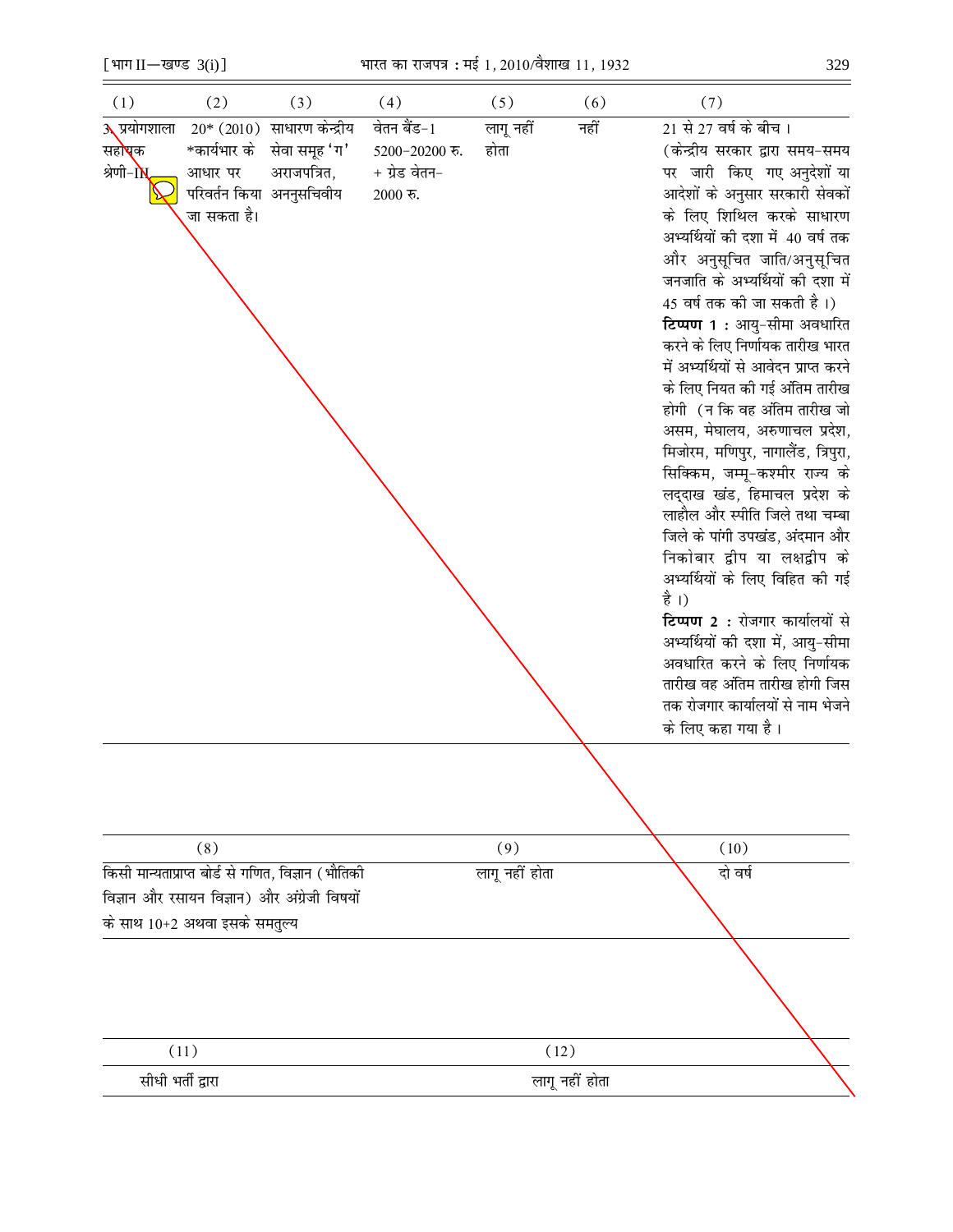

के. जी. थंग. अवर सचिव

## New Delhi, the 20th April, 2010

**G.S.R. 76.—**In exercise of the powers conferred by the proviso to article 309 of the Constitution and in supersession of the Ministry of Water Resources, Central Water and Power Research Station, Pune, Auxiliary Technical Services (Laboratory Staff) , (Group 'C' Posts) , Recruitment Rules, 2001, except as respects things done or omitted to be done before such supersession, the President hereby makes the following rules regulating the method of recruitment to the posts of Laboratory Assistant in the Ministry of Water Resources, Central Water and Power Research Station, Pune, namely :-

**1. Short title and commencement.—**(1) These rules may be called the Ministry of Water Resources, Central Water and Power Research Station, Pune, Auxiliary Technical Services, Laboratory Assistant, Group 'C' Posts Recruitment Rules, 2010.

(2) They shall come into force from the date of their publication in the Official Gazette.

**2. Application.—**These rules shall apply to the posts specified in column 1 of the Schedule annexed to these rules.

**3. Number of posts, classification, pay band and grade pay or pay scale.—**The number of posts, their classification, pay band and grade pay or pay scale attached thereto shall be as specified in columns 2 to 4 of the said Schedule.

**4. Method of recruitment, age-limit, qualifications, etc.—**The method of recruitment, age-limit, qualifications and other matters relating thereto shall be as specified in columns 5 to 14 of the aforesaid Schedule.

## **5. Disqualification.—**No person,—

(a) who has entered into or contracted a marriage with a person having a spouse living, or

(b) who, having a spouse living, has entered into or contracted a marriage with any person,

shall be eligible for appointment to the said post:

Provided that the Central Government may, if satisfied that such marriage is permissible under the personal law applicable to such person and the other party to the marriage and that there are other grounds for so doing, exempt any person from the operation of this rule.

**6. Power to relax.—**Where the Central Government is of the opinion that it is necessary or expedient so to do, it may, by order and for reasons to be recorded in writing relax any of the provisions of these rules with respect to any class or category of persons.

**7. Savings.—**Nothing in these rules shall affect reservation, relaxation of age-limit and other concessions required to be provided for the Scheduled Casts, the Scheduled Tribes, ex-servicemen and other special categories of persons in accordance with the orders issued by the Central Government from time to time in this regard.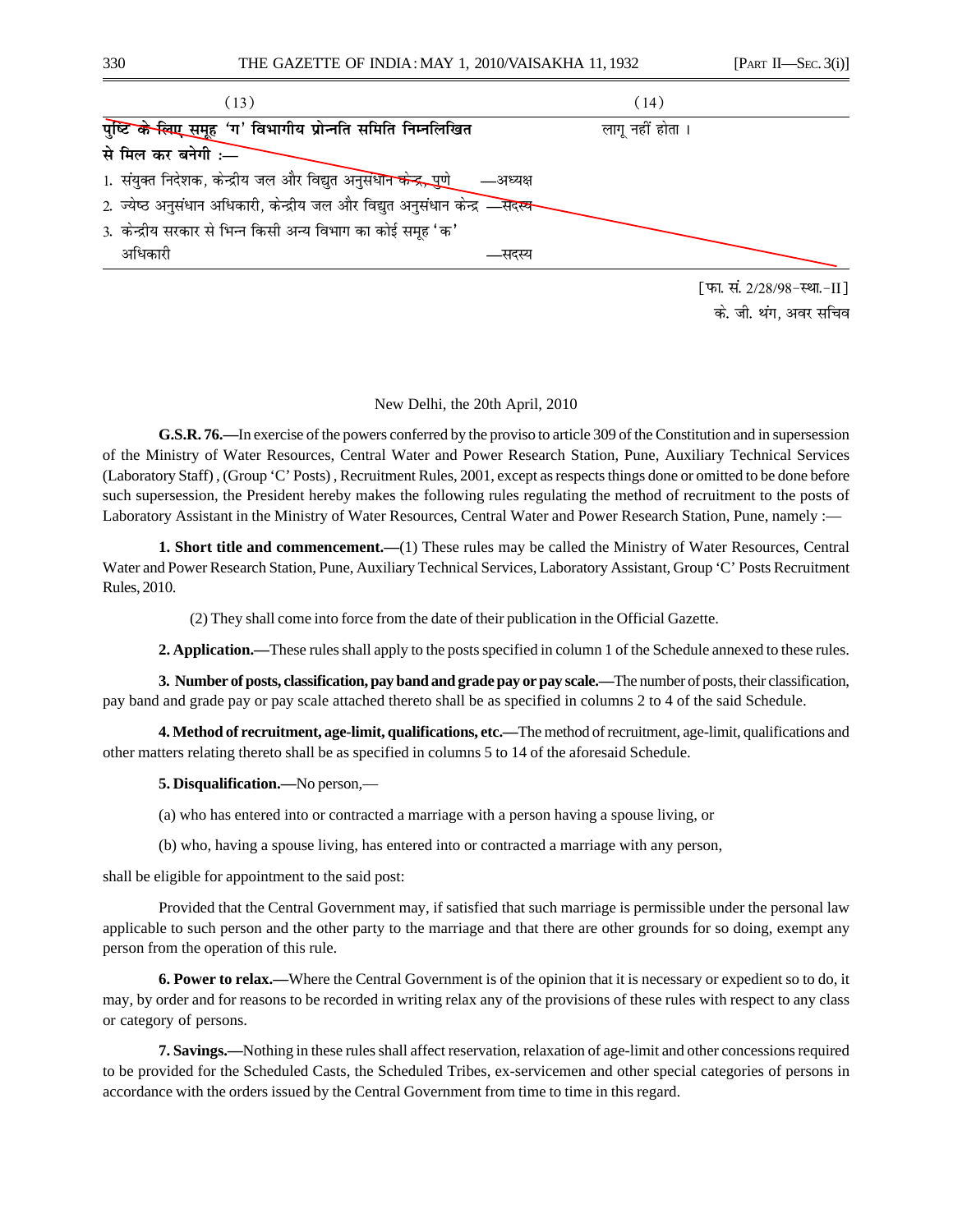|                                                                                                                                                                                |                                                                         |                                                                                   |                                                                       | <b>SCHEDULE</b>                                                                                                        |                                                                                                                                                    |                                                                                                                                                                                                                                                                                                                                                                                        |  |  |
|--------------------------------------------------------------------------------------------------------------------------------------------------------------------------------|-------------------------------------------------------------------------|-----------------------------------------------------------------------------------|-----------------------------------------------------------------------|------------------------------------------------------------------------------------------------------------------------|----------------------------------------------------------------------------------------------------------------------------------------------------|----------------------------------------------------------------------------------------------------------------------------------------------------------------------------------------------------------------------------------------------------------------------------------------------------------------------------------------------------------------------------------------|--|--|
| Name of<br>the post                                                                                                                                                            | post                                                                    |                                                                                   | Number of Classification Pay band and<br>grade pay or<br>pay scale    | Whether<br>selection<br>post or<br>non-<br>selection<br>post                                                           | Whether benefit<br>of added years<br>of service admis-<br>sible under rule 30<br>of the Central Civil<br>Services (Pension)<br><b>Rules</b> , 1972 | Age-limit for direct recruits                                                                                                                                                                                                                                                                                                                                                          |  |  |
| (1)                                                                                                                                                                            | (2)                                                                     | (3)                                                                               | (4)                                                                   | (5)                                                                                                                    | (6)                                                                                                                                                | (7)                                                                                                                                                                                                                                                                                                                                                                                    |  |  |
| Laboratory<br>Assistant<br>Grade-I                                                                                                                                             | $30*(2010)$<br>*Subject<br>to variation<br>dependent<br>on<br>workload. | General<br>Central<br>Service,<br>Group 'C',<br>Non-Gazetted,<br>Non-Ministerial. | Pay Band-1<br>Rs. 5200-20200<br>plus Grade Pay<br>Rs. 2800            | Selection                                                                                                              | N <sub>o</sub>                                                                                                                                     | Not applicable                                                                                                                                                                                                                                                                                                                                                                         |  |  |
| recruits                                                                                                                                                                       |                                                                         | Educational and other qualifications required for direct                          |                                                                       | Whether age and educational<br>qualifications prescribed for<br>direct recruits will apply in the<br>case of promotees |                                                                                                                                                    | Period of probation,<br>if any                                                                                                                                                                                                                                                                                                                                                         |  |  |
|                                                                                                                                                                                | (8)                                                                     |                                                                                   |                                                                       |                                                                                                                        | (9)                                                                                                                                                | (10)                                                                                                                                                                                                                                                                                                                                                                                   |  |  |
|                                                                                                                                                                                | Not applicable                                                          |                                                                                   |                                                                       |                                                                                                                        | Not applicable                                                                                                                                     | Not applicable                                                                                                                                                                                                                                                                                                                                                                         |  |  |
| methods                                                                                                                                                                        | (11)                                                                    | of the vacancies to be filled by various                                          |                                                                       |                                                                                                                        | (12)                                                                                                                                               |                                                                                                                                                                                                                                                                                                                                                                                        |  |  |
| By promotion                                                                                                                                                                   |                                                                         |                                                                                   |                                                                       | <b>Promotion:</b><br>Laboratory Assistant Grade-II with five years regular service in the grade.                       |                                                                                                                                                    |                                                                                                                                                                                                                                                                                                                                                                                        |  |  |
|                                                                                                                                                                                |                                                                         |                                                                                   | probation period.                                                     |                                                                                                                        |                                                                                                                                                    | Note: Where juniors who have completed their qualifying or eligibility<br>service are being considered for promotion, their seniors shall also be<br>considered, provided they are not short of the requisite qualifying or<br>eligibility service by more than half of such qualifying or eligibility service<br>or two years whichever is less and have successfully completed their |  |  |
|                                                                                                                                                                                |                                                                         |                                                                                   | If a Departmental Promotion Committee exists, what is its composition |                                                                                                                        | in making recruitment                                                                                                                              | Circumstances in which Union Public<br>Service Commission is to be consulted                                                                                                                                                                                                                                                                                                           |  |  |
| (13)                                                                                                                                                                           |                                                                         |                                                                                   |                                                                       | (14)                                                                                                                   |                                                                                                                                                    |                                                                                                                                                                                                                                                                                                                                                                                        |  |  |
|                                                                                                                                                                                |                                                                         |                                                                                   | Departmental Promotion Committee (for promotion), consisting of :-    |                                                                                                                        |                                                                                                                                                    | Not applicable                                                                                                                                                                                                                                                                                                                                                                         |  |  |
| Joint Director, Central Water and Power<br>1.<br><b>Research Station, Pune</b><br>Senior Research Officer, Central Water and<br>$\overline{2}$<br>Power Research Station, Pune |                                                                         |                                                                                   | -Chairman<br>-Member                                                  |                                                                                                                        |                                                                                                                                                    |                                                                                                                                                                                                                                                                                                                                                                                        |  |  |
| A Group 'A' officer from some other Department<br>3.<br>of the Central Government                                                                                              |                                                                         |                                                                                   | —Member                                                               |                                                                                                                        |                                                                                                                                                    |                                                                                                                                                                                                                                                                                                                                                                                        |  |  |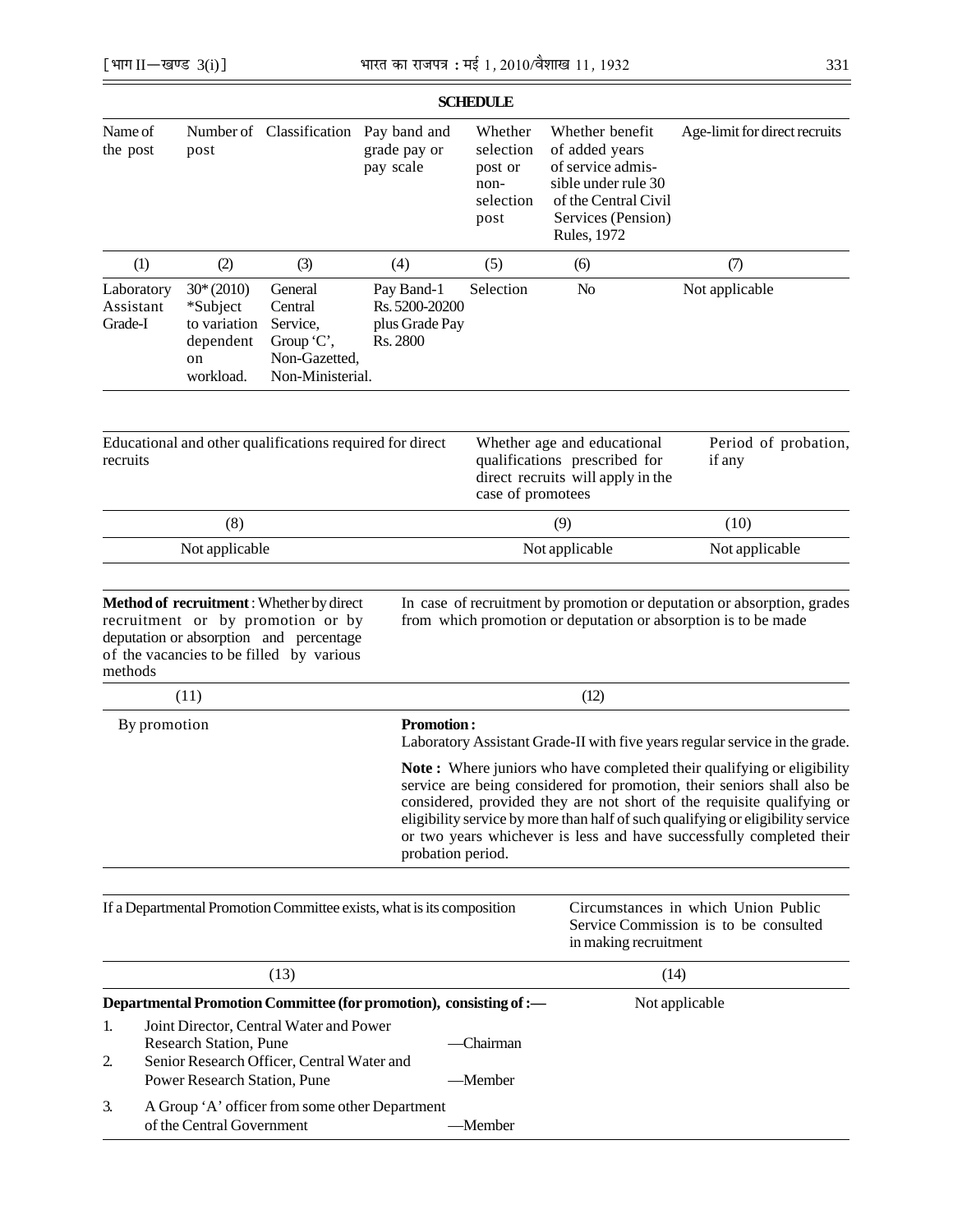